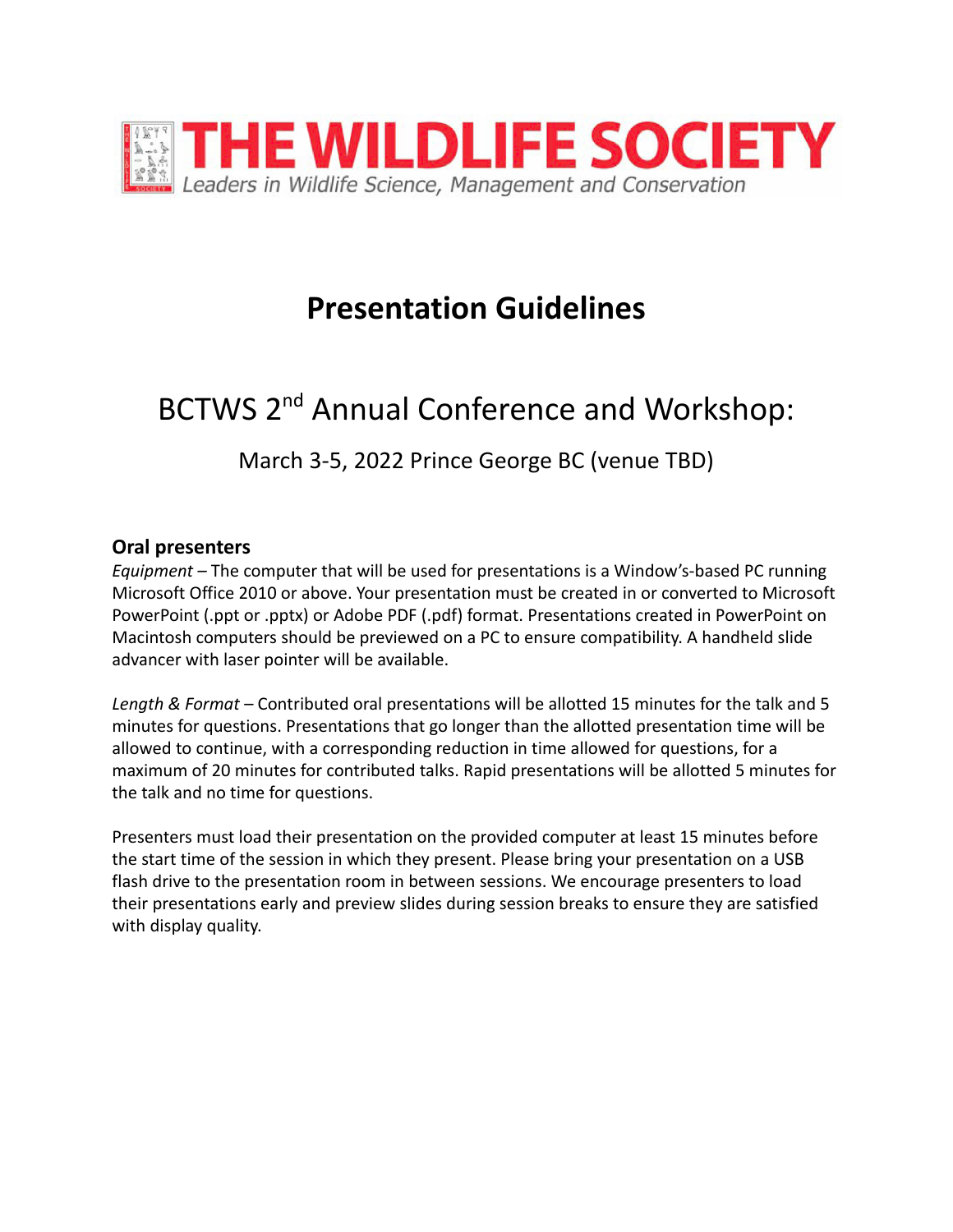#### **Presentation suggestions:**

- 1. To keep file sizes small in PowerPoint, add pictures by clicking *Insert>Picture>From File* rather than copying and pasting images into your presentation. Please resize files and compress images.
- 2. Do not put important information in the bottom 1/3 of the slide. It may be difficult to see from the back of the room.
- 3. We recommend using only 2 font sizes on slides. 36-48 or larger for titles, and 24-30 or larger for text. Font size should be large enough to be visible for approximately 40 feet.
- 4. Session Chairs or timers will provide silent time cues, typically at 5, 3, and 1 minutes before your time has expired.

#### **Poster presenters**

*Poster Session –*Posters will be displayed on poster boards or on the wall. Binder clips and tape will be provided to attach posters to poster boards or the wall, respectively. At least one author should be present at the poster during the entire poster session.

*Poster Size –* Maximum poster size is 36 x 48 inches (91x122 cm). Posters can be created in either landscape (48" wide x 36" high) or portrait (36" wide x 48" high) orientation.

#### **Poster suggestions:**

- 1. The purpose of the poster is to convey highlights of your study in manner that can be easily read and understood in less than 5 minutes. Keep text brief – efficient use of limited words and images is necessary. Consider using bulleted phrases rather than complete sentences, where appropriate.
- 2. Suggested font type and size
	- Sans serif typeface, such as Arial, is best for good visibility at a distance; keep font type consistent throughout. Simple typefaces are preferable to fancy fonts. Bold type may be effective on headings.
	- Title 72 point or larger; keep it short and limited to one line.
	- Authors' names and affiliations 48 point; limited to two lines.
	- $\bullet$  Section headings  $-36$  point.
	- $\bullet$  Text 28 point.
	- Graphs and tables all numbers and labels 28 point or larger.
	- Graph bars and symbols use colors; avoid cross hatching.
	- $\bullet$  Acknowledgments 20 to 24 point